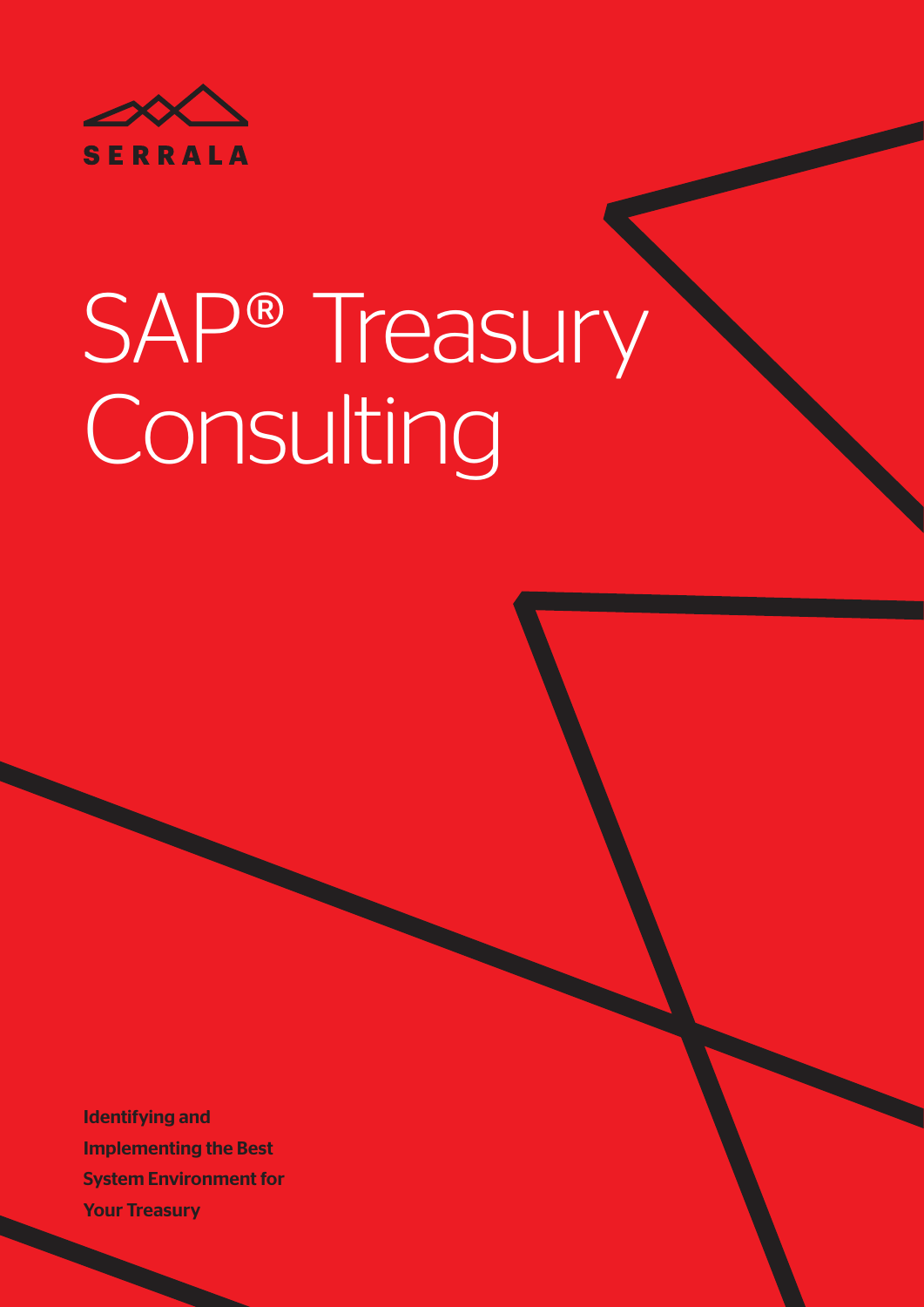## SAP® Treasury Consulting by Serrala — Your Requirements Are Our Mission

The significance of treasury in companies has grown steadily over the last few years, due to the increasing complexity of the global financial market and the growing need for transparency in finance. Consequently, a wide range of systems and functions for system-based corporate treasury management exists, making it hard for users to find the ideal solution for their organization. When searching the market for the right solution, users tend to forget that many of these treasury functions already exist within their corporate SAP ERP system. These functions, however, are not activated or not fully optimized to meet the corporate treasury goals.

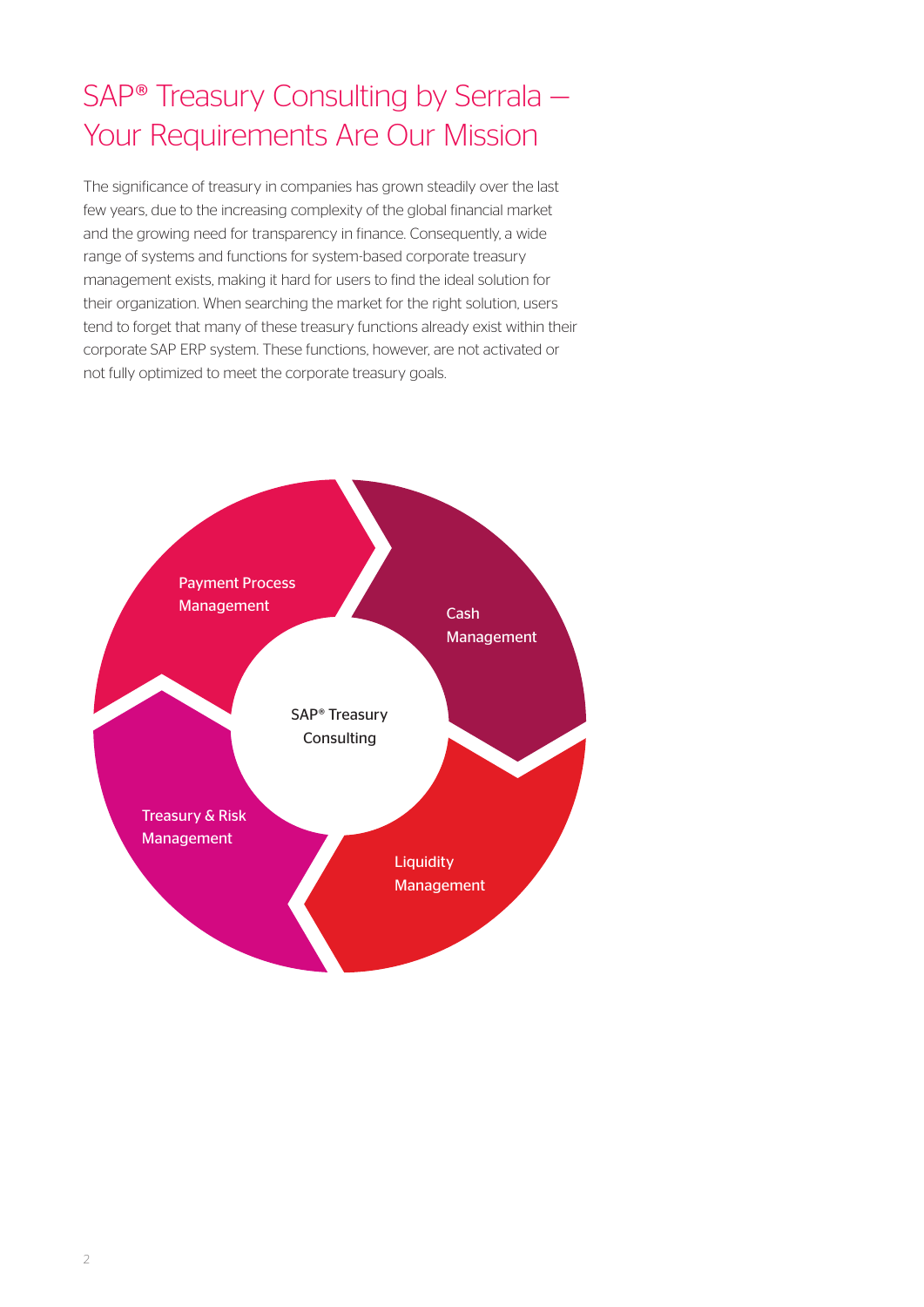# Tap the Full Potential of Treasury in Your SAP

At Serrala, we specialize in raising awareness and in unveiling the hidden potential of treasury functions in your SAP systems. With our experienced team we help you make efficient use of your existing SAP S/4HANA®, SAP HANA® or previous SAP ECC® system environment and expand it as needed. Our finance and treasury management specialists take your specific corporate structures and processes into account, along with your existing investments in IT infrastructure, to create additional value for your company. Together with you, we identify your treasury requirements and verify the feasibility of these requirements in the SAP environment. Our goal is to help you avoid an environment full of siloed applications that would only duplicate existing functionalities. With our personalized consulting, we develop a holistic solution approach that is specifically tailored to your treasury management system environment. We help you activate the functions available in your SAP systems and compliment them with technological add-ons where applicable. As your partner for analysis, design and implementation we are able to offer you a unique service portfolio.

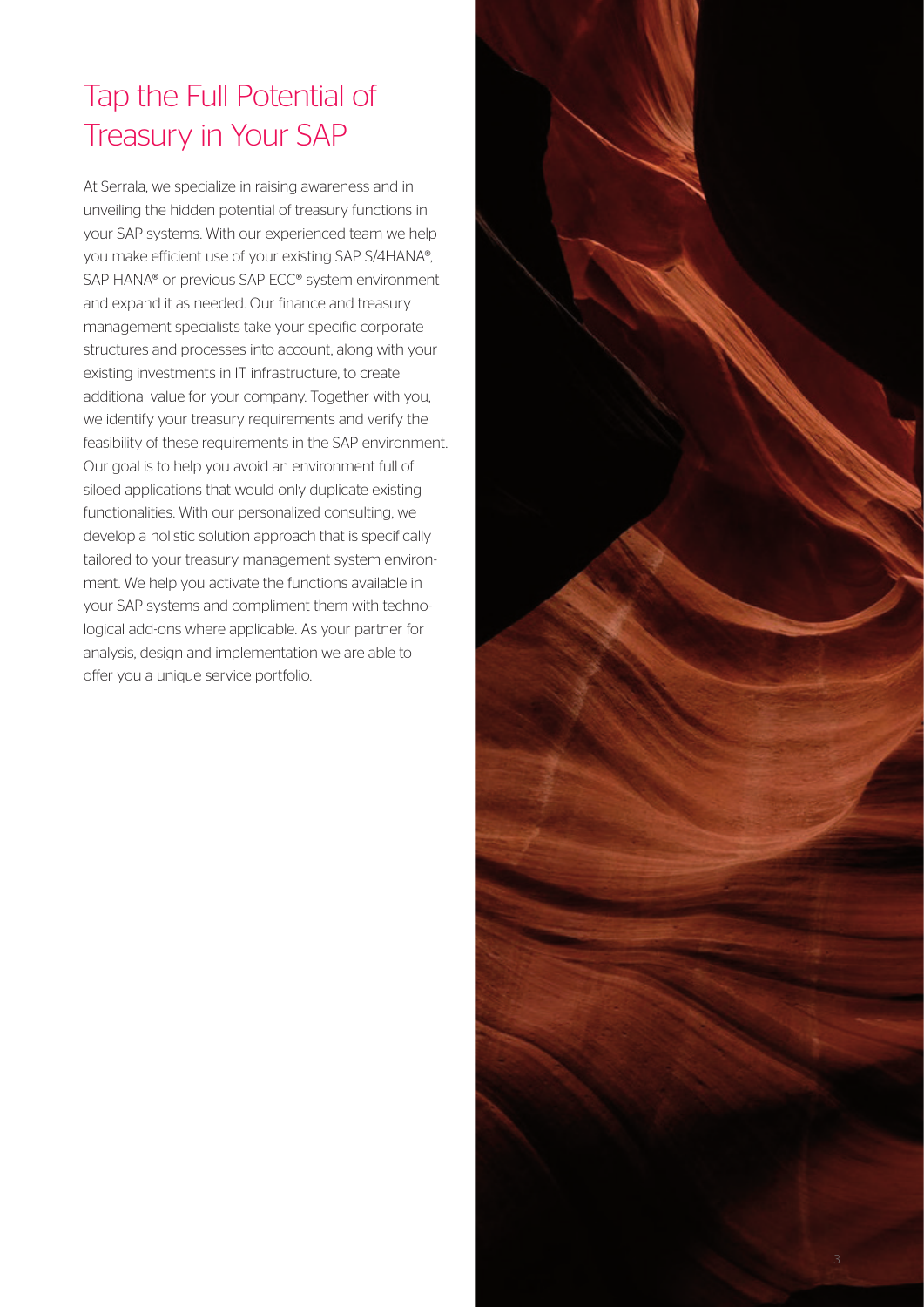

## Serrala Optimizes Your Existing SAP System Environment for Your **Treasury**

The analysis starts by reviewing your SAP system environment, including your existing and future SAP licenses. We will look at your current operational processes and your financial and strategic requirements to conceptualize an ideal scenario for your treasury ecosystem.

We increase the performance of your SAP Treasury processes sustainably through:

- Identifying any weak points and the potential for optimizing your SAP system environment
- Activating the treasury functions already included in your standard SAP application
- Individually designing and adjusting the standard SAP functions to your requirements based on our best practices from countless projects
- Building an integrated system solutions and avoiding siloed applications and data redundancies
- Best-practice analysis, recommendations and benchmarking of your corporate processes

#### **Payment Process Management**

We help you build a group-wide payment management solution for internal and external cash flows. The solution will simplify the group-wide administration, monitoring and sending of electronic payments to all your connected banks (SWIFT, EBICS, host-to-host) so you can achieve a global and direct connection of all your banks to your SAP FI system.

Your Benefits:

- Consistent connection of all current accounts within one system
- Direct communication of payment media from the SAP FI module to your banks
- Monitoring of the payment process
- Central execution of all accounts payable (Payment Factory)
- Central execution of intra-group payments (In-house Bank)
- Global cash pooling and clearing of intra-group receivables/payables (Netting)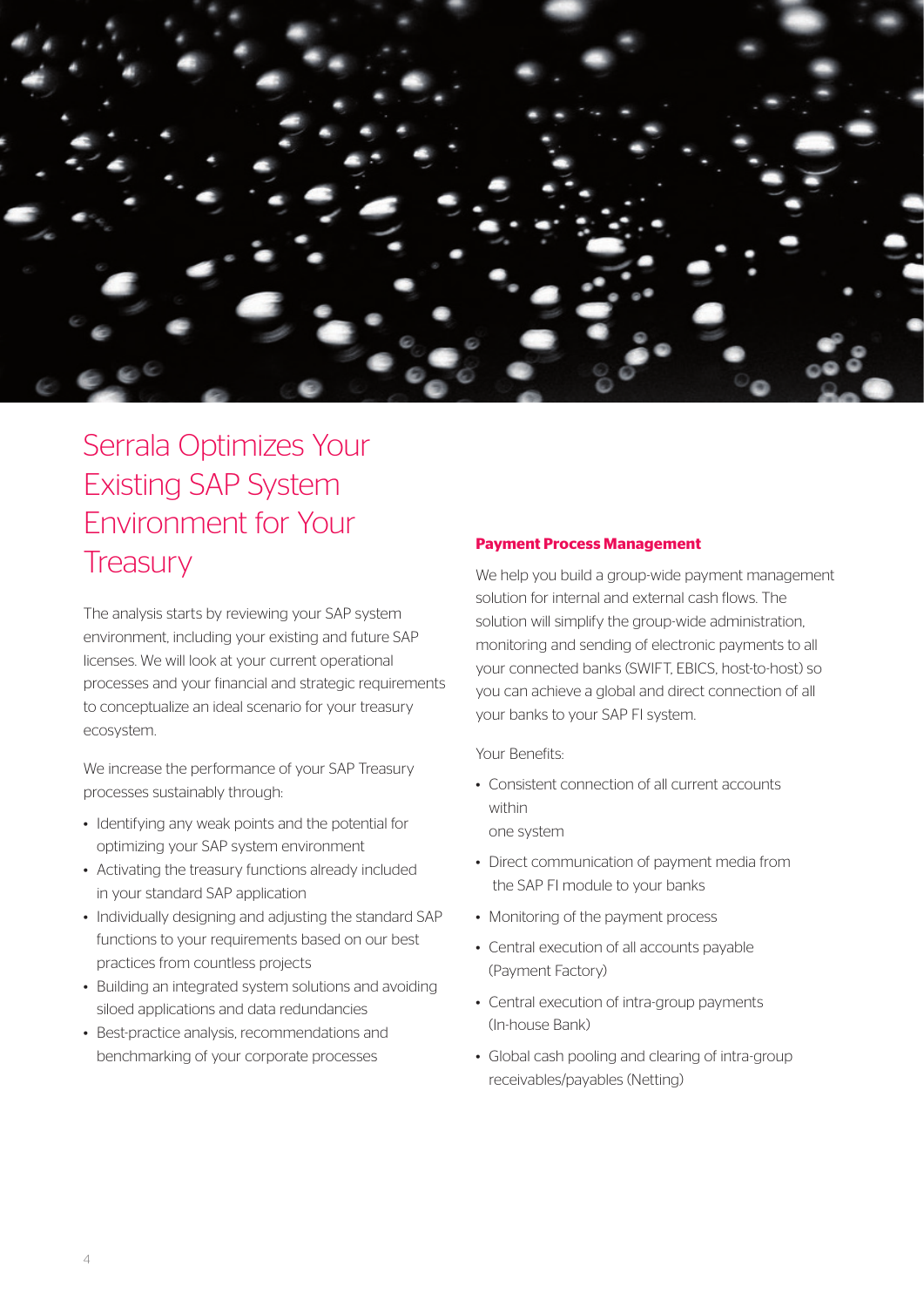

#### **Cash Management**

We will help you activate the SAP functions for cash management that you have already licensed, including SAP Cash Management powered by SAP HANA®, so you can realize your short-term cash flow management goals.We assist you with the automatic integration and account assignment of bank statement data and create a group-wide overview of your daily or short-term liquidity.

Your Benefits:

- Global access to bank statement items in your SAP ECC, SAP S/4HANA, SAP HANA or other systems
- Automated matching and posting of open items in the financial accounting
- Automated processing and control of incoming payments and short-term planning from the different SAP modules (including FI, SD, MM, PP, TRM, IHC)
- Central overview and accurate short-term planning using the cash management position
- Short-term to medium-term liquidity forecasting for all company codes
- Optimum control of cash flows
- Ensuring short-term solvency of the company
- Company-specific access to accurate and up-to-date liquidity reports by banks, countries, currencies and subsidiaries

#### **Liquidity Management**

Our specialists will help you perform an integrated liquidity planning and analysis in accordance with the source and application of funds. Together with you, we will enable you to efficiently manage your liquidity resources within your existing SAP environment so you can detect any liquidity gaps or surpluses as early as possible.

Your Benefits:

- Company-specific analysis of inbound and outbound payments based on specific posting and invoice information
- Standardized group-wide entry of liquidity-relevant plan data within the existing IT landscape
- Integration of company and division plans
- Pre-configured functions and templates to perform planning and consolidation processes
- Analyses of various planning levels, simulations and sensitivity analyses
- Determination of currency and interest rate positions for the planning period
- Integrated finance and management reporting with many possible uses in the area of ad-hoc and standard reports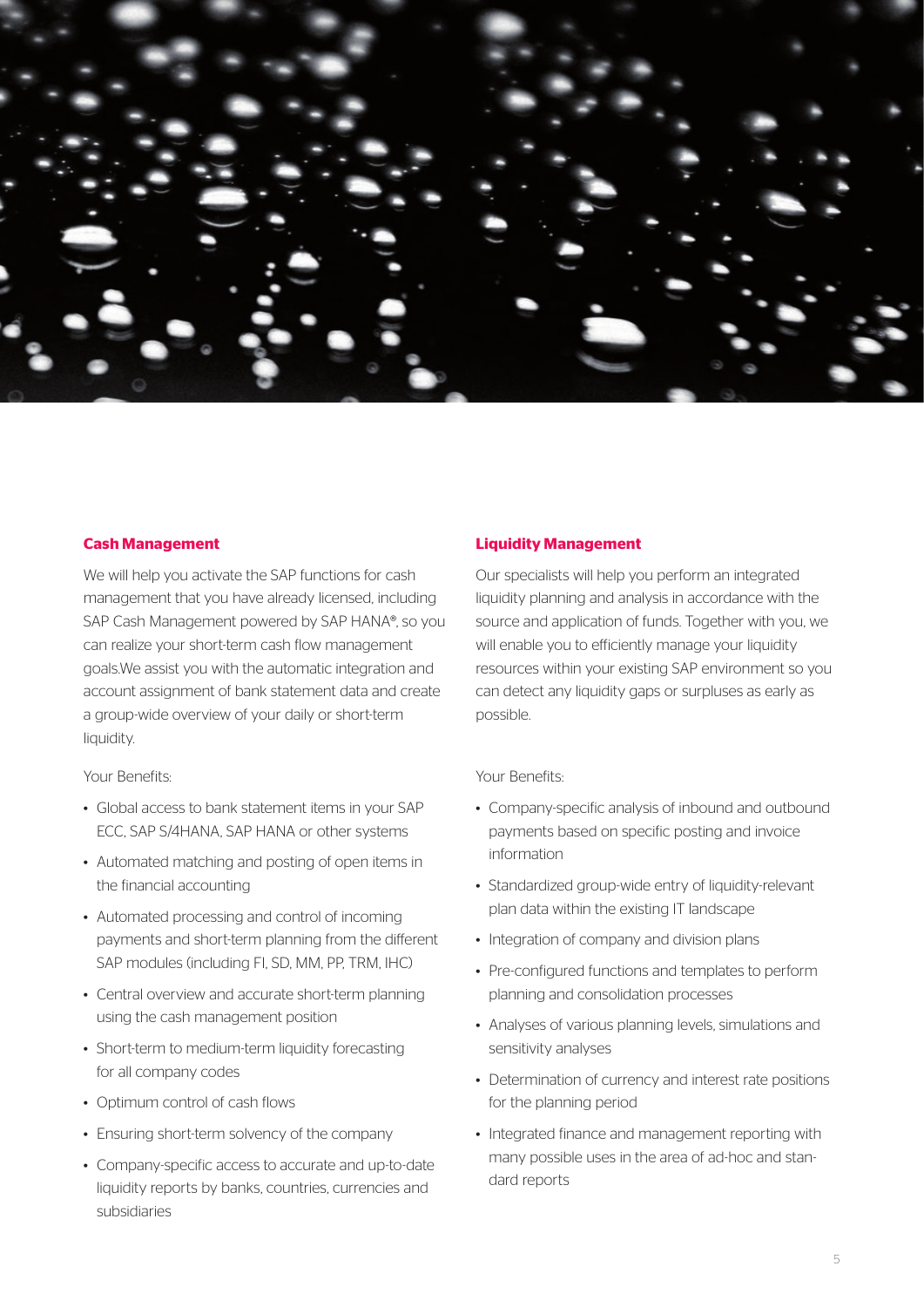#### **Treasury & Risk Management**

Our team will help you establish and structure the management of all financial transactions and positions. In accordance with accounting standards, we will help streamline processes, from trade to processing to the valuation and the transfer to accounting.

#### Your Benefits:

- Central platform for all types of financial transactions (Money Market, Loans, Foreign Exchange, Derivatives, Securities and Commodities)
- Standard interfaces to market data providers (e.g., Reuters) and trading platforms (e.g., 360T)
- Integration and management of business confirmations through the Correspondence Framework
- Parallel accounting of financial transactions (incl. Hedge Accounting) according to national and international accounting standards
- Determination of risks from operative cash flows as well as hedging and investment activities
- Limit management for recognizing and avoiding default risks
- Key performance indicators for measuring investment performance
- Integrated and flexible reportingO

#### **Our Promise**

- SAP consulting and implementation from a single source
- Expertise in SAP S/4HANA, SAP HANA and SAP ECC systems
- Highest quality standards and guaranteed planning reliability
- Established, well-trained, global team
- Best-practice solutions in the area of SAP Treasury based on experience from awardwinning national and international customer projects

#### **Your Benefits**

- Achieve a deep understanding of your SAP Treasury and Risk Management system
- Tap the full potential of your existing SAP system landscape for your treasury
- Optimize your internal processes and harmonize them with your SAP system
- Design and implement relevant SAP functions and components as well as additional solutions for further added value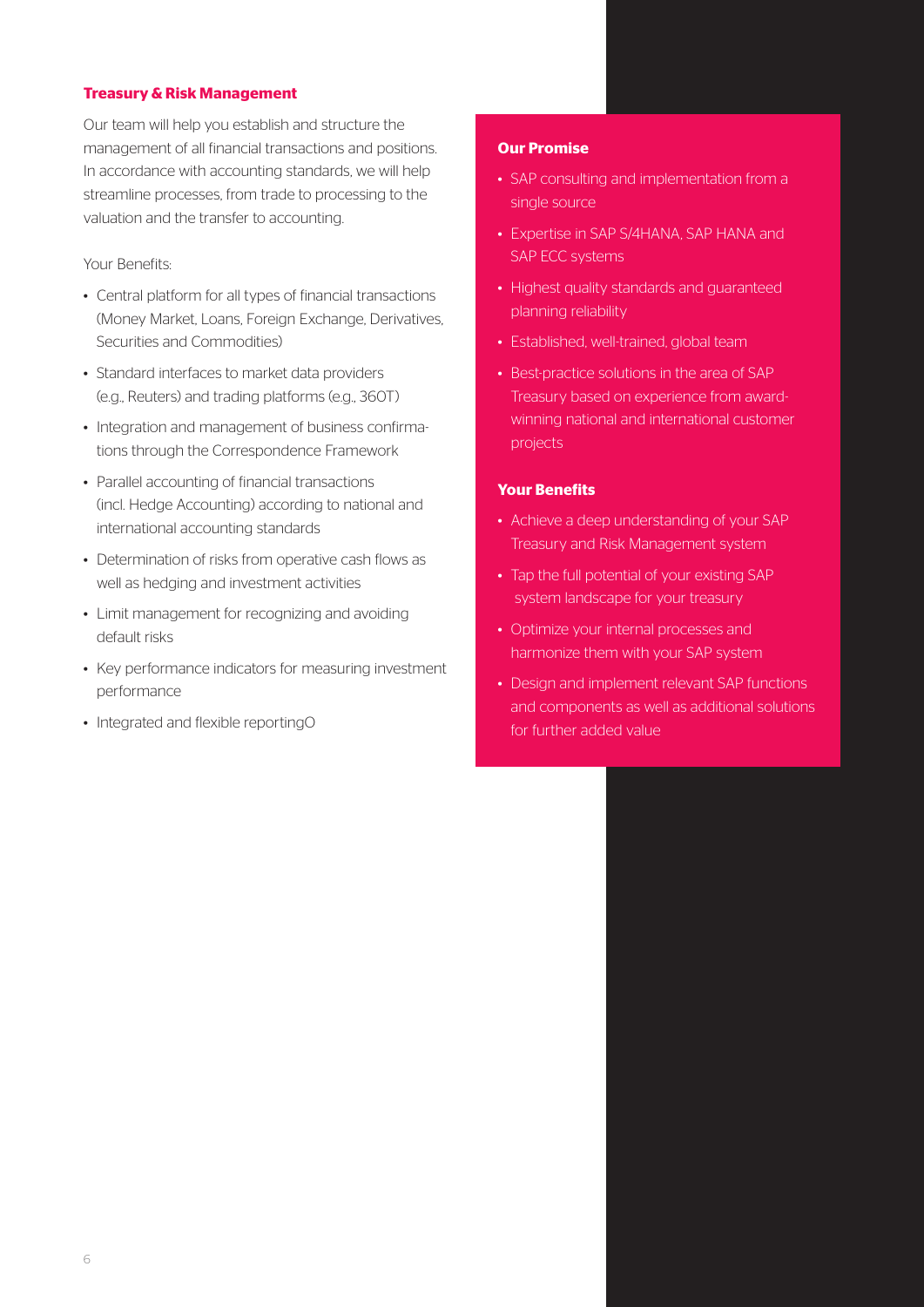# Serrala Brings Clarity to **Complexity**

We are proud to announce our evolution from Hanse Orga Group and welcome you to Serrala. Our new name is inspired by the Sierra de la Serrella, a powerful mountain range in Spain symbolizing confidence and security. Serrala optimizes the universe of payments for organizations that seek efficient cash visibility and secure financial processes. As our company grows and delivers our expertise and solutions to partners and customers around the globe, we wanted a name to reflect our values, express the diversity of our people and amplify our innovative nature. With a suite of future-proof end-to-end payment solutions we provide efficient and secure optimization of your financial processes partnered with experienced first class cash visibility and treasury consulting services. Driven by our enterprising nature, we constantly challenge ourselves to bring relevant innovation to market.

Our dedication and reliability empowers and protects our customers and partners around the globe. Serrala supports over 2,500 companies worldwide with advanced technology and personalized consulting to optimize all processes that manage incoming and outgoing payments: from order-to-cash, procure-to-pay and treasury to data and document management. Represented on three continents with 16 regional offices in Europe, North America and Asia, over 550 employees are dedicated to service companies of all industry sectors — from medium-sized companies to global players. Taken together, this unique and comprehensive approach enables our clients to achieve the highest possible process efficiency and transparency. Serrala's software family of best-in-class solutions creates a complete payments ecosystem that provides security and compliance at every step of your financial value chain. Our solutions offer different deployment options to meet your specific requirements — on premise, in the cloud or as a hybrid solution with managed service components. The SAP-integrated solution portfolio has been certified by SAP for its integration with SAP's latest technology S/4HANA Finance. It has been rewarded repeatedly with the international TMI Award for Innovation & Excellence as "Best ERP Based Software" and other awards. Over 30 years of industry experience provide us with the necessary knowledge and understanding to be your trustworthy partners.